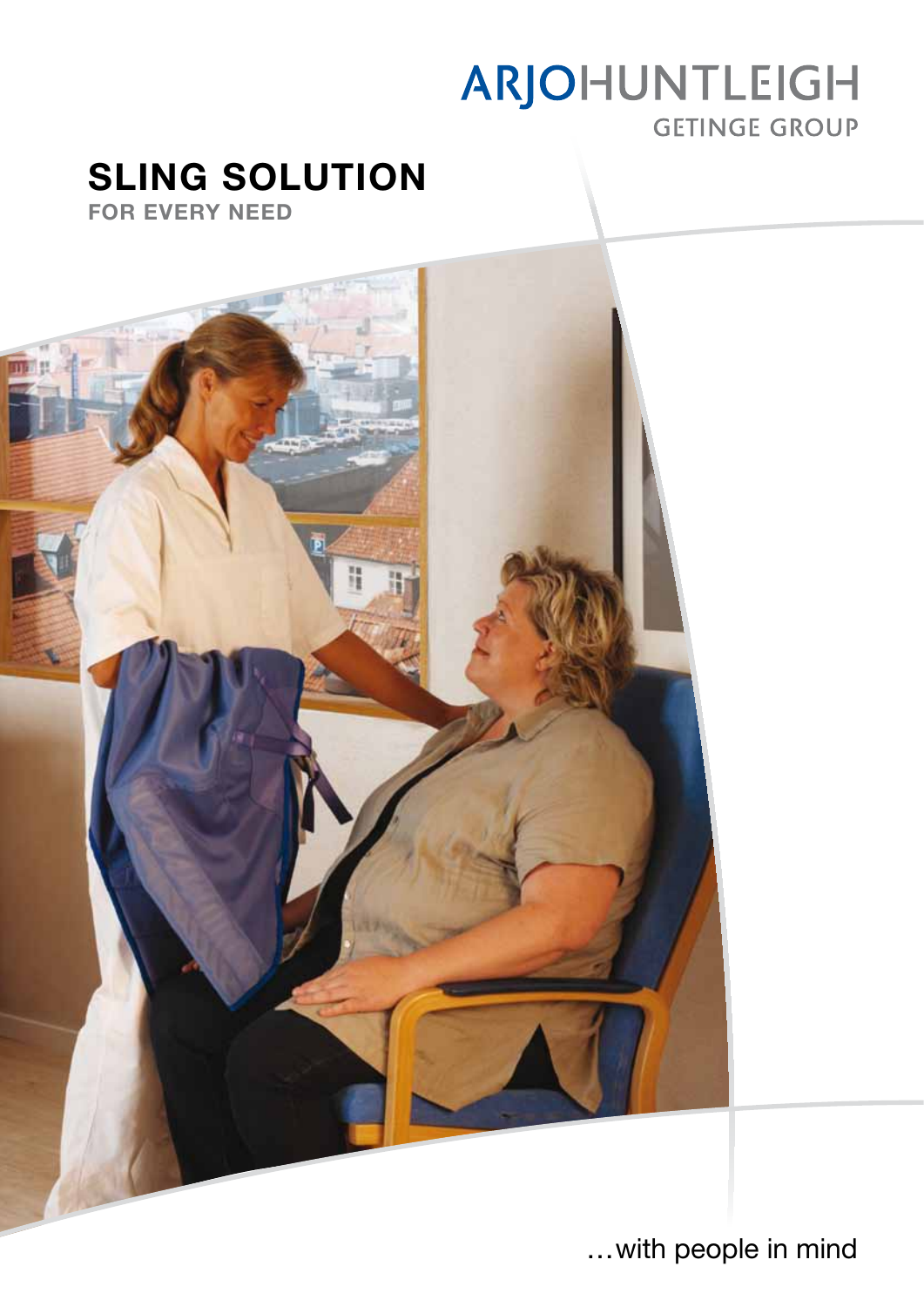# the comfort level of your lifter is determined by the sling

ArjoHuntleigh is dedicated to improving patient handling by providing the optimum sling solution for individual needs. Choosing the right sling is vital to ensure safe, comfortable transfer routines for residents or patients with diminished mobility.

We offer a comprehensive range of slings to meet the needs of all care facilities. And, we help you to identify the combination of sling attachment, size, style, special features and material that matches your assessment of the patient's needs. The new ArjoHuntleigh sling user guide is now available on DVD.

ArjoHuntleigh offers slings with either clip or loop attachments. Clip slings, used with our four-point spreader bars (DPS), employ a proven attachment system developed by ArjoHuntleigh. Loop slings can be used in combination with our loop spreader bars.

The range of sling sizes covers the entire patient spectrum from paediatric to bariatric. Our measuring tape and colour-coded slings make it easy to identify the right size.

As well as standard slings, ArjoHuntleigh has developed *Flites*, disposable patient-specific slings that accompany a person throughout a hospital stay.

ArjoHuntleigh can also supply soft stretchers, onepiece sling solutions that can be used for patients who require full body support in a supine position during transfers.

We can meet any special design requests requiring sling customisation through our *Tailor Made Sling Service*.

The quality of ArioHuntleigh slings is ensured by individual testing of every sling, including load testing at 1.25 times the maximum safe working load.

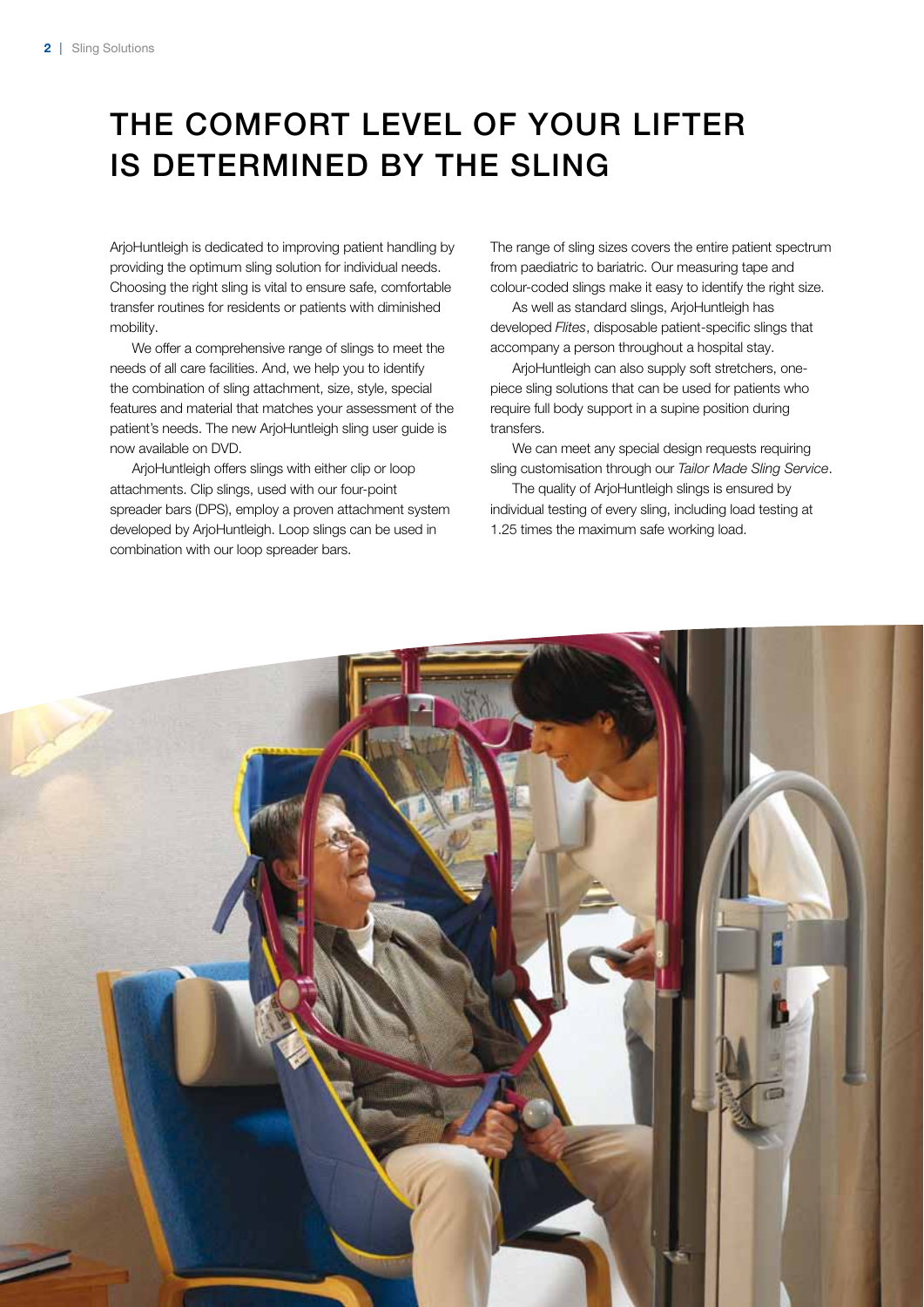

# **SLINGS WITH** clip attachment

### General purpose slings

General purpose clip slings provide good comfort and support for a range of everyday patient handling routines such as bed and chair-related transfers. A 4-point clip sling enhances comfort by allowing a more even distribution of the resident's weight in the sling. Clip slings are used in combination with the DPS (Dynamic Positioning System) spreader bar, a system that allows the nurse or carer to position the resident or patient in the sling – from upright to reclined – with minimum physical effort.

- An unpadded solution is often suitable for normal usage. With no padding in the leg area, an unpadded sling is also easier to apply to residents with skeletal or spinal conditions.
- A padded solution is best for patients who will benefit from extra comfort. Padding enhances comfort in the sling's leg area.
- Mesh material allows water to pass easily through the sling making it an ideal choice for showering or bathing.
- Breathable black material makes an All-day discrete solution suitable for patients who remain in the sling for long periods.
- An All-day mesh sling is applicable for patients who sit in a wheelchair for a long time each day, and also meets their showering or bathing needs.
- The Comfort Deluxe sling offers a very high level of comfort in key pressure areas such as the legs and shoulders due to no binding and additional padding.



Mesh sling



All-day sling



All-day mesh sling



Comfort Deluxe sling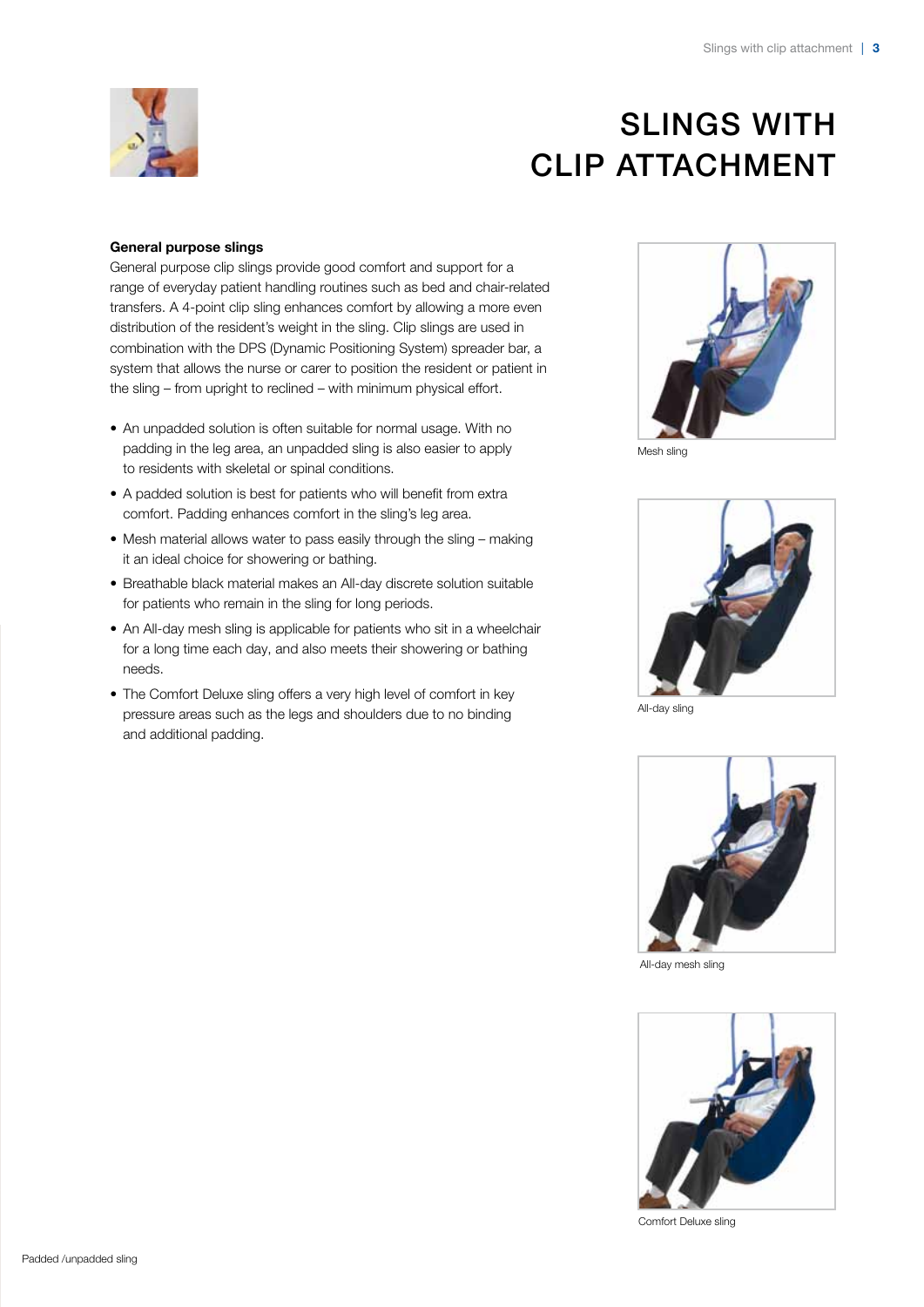

Toilet sling



Amputee sling



Paediatric sling

### Toilet slings

Our toilet sling with head support is a special-purpose design intended for toileting, dressing and undressing patients.

- This design ensures dignified handling routines with easy, efficient access to patient's clothing for dressing/undressing relating to toileting routines.
- The sling's leg supports are padded for comfort, but narrow to enable clothing to be removed easily.
- The padded arm of the sling provides comfort and support for the patient.
- Careful patient assessment is necessary before this sling is used

### Amputee slings

Amputee slings are designed to fulfil the special support and comfort requirements of single and double amputees.

- Double amputee sling for bilateral leg amputee (above knee or total hip) requires "log rolling" technique.
- Right leg single amputee sling is for left single leg amputee (above or below knee or total hip) patients.
- Left leg single amputee sling applies to right single leg amputee (above or below knee or total hip) patients.
- Mesh amputee slings are intended for showering or bathing.
- The sling with velcro flap is for double amputee (above or below knee) patients and is applied like a normal sling, without "log rolling".

### Paediatric slings

Every aspect of this general purpose paediatric sling has been designed with children in mind.

- Padding is positioned to provide extra comfort in the leg area and also helps to prevent the material roping and creasing under the legs.
- The sling's polyester material has been specifically developed for paediatric patients.
- To enhance its appeal to children, the sling is decorated with a printed elephant pattern.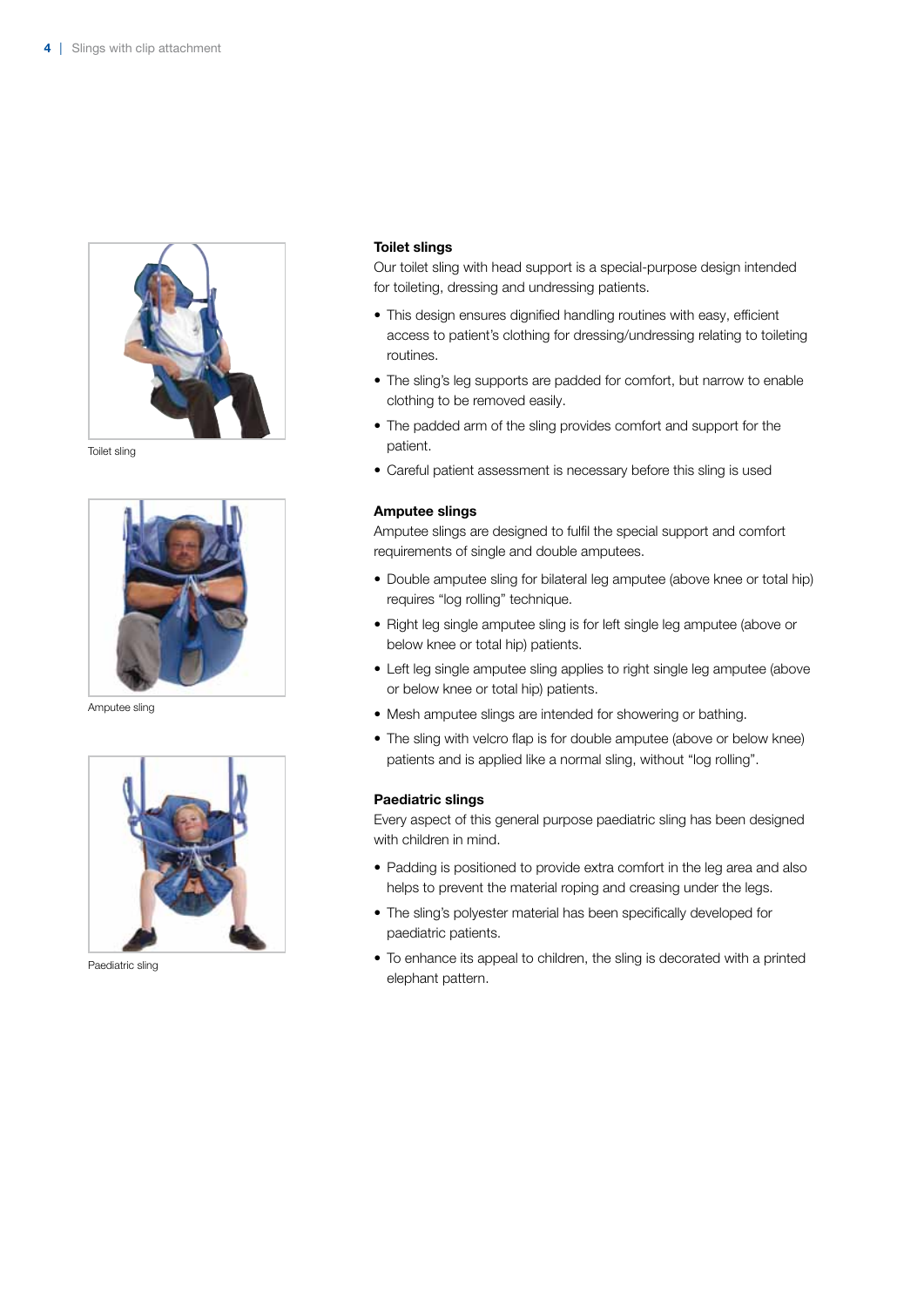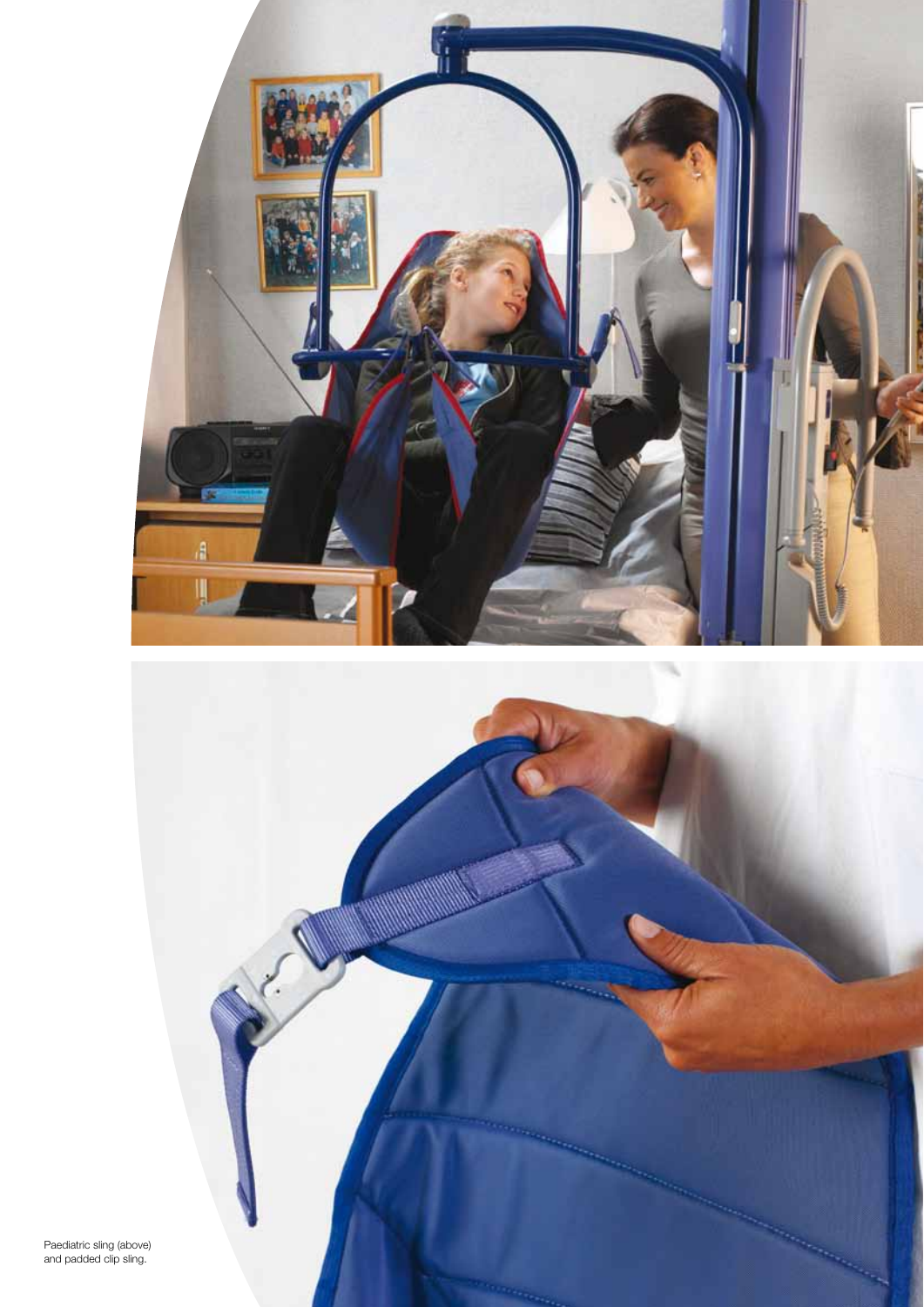# **SLINGS WITH** LOOP ATTACHMENT



Without head support

#### General purpose slings

General purpose loop slings are intended for everyday patient handling routines such as bed and chair-related transfers.

- The padded sling with head support offers padding for the leg area of the sling, increasing comfort and helping to prevent the material roping and creasing under the patient's legs.
- Patients who have trunk and head stability can be safely and comfortably transferred in a padded sling without head support.
- A mesh loop sling is suitable for bathing and showering

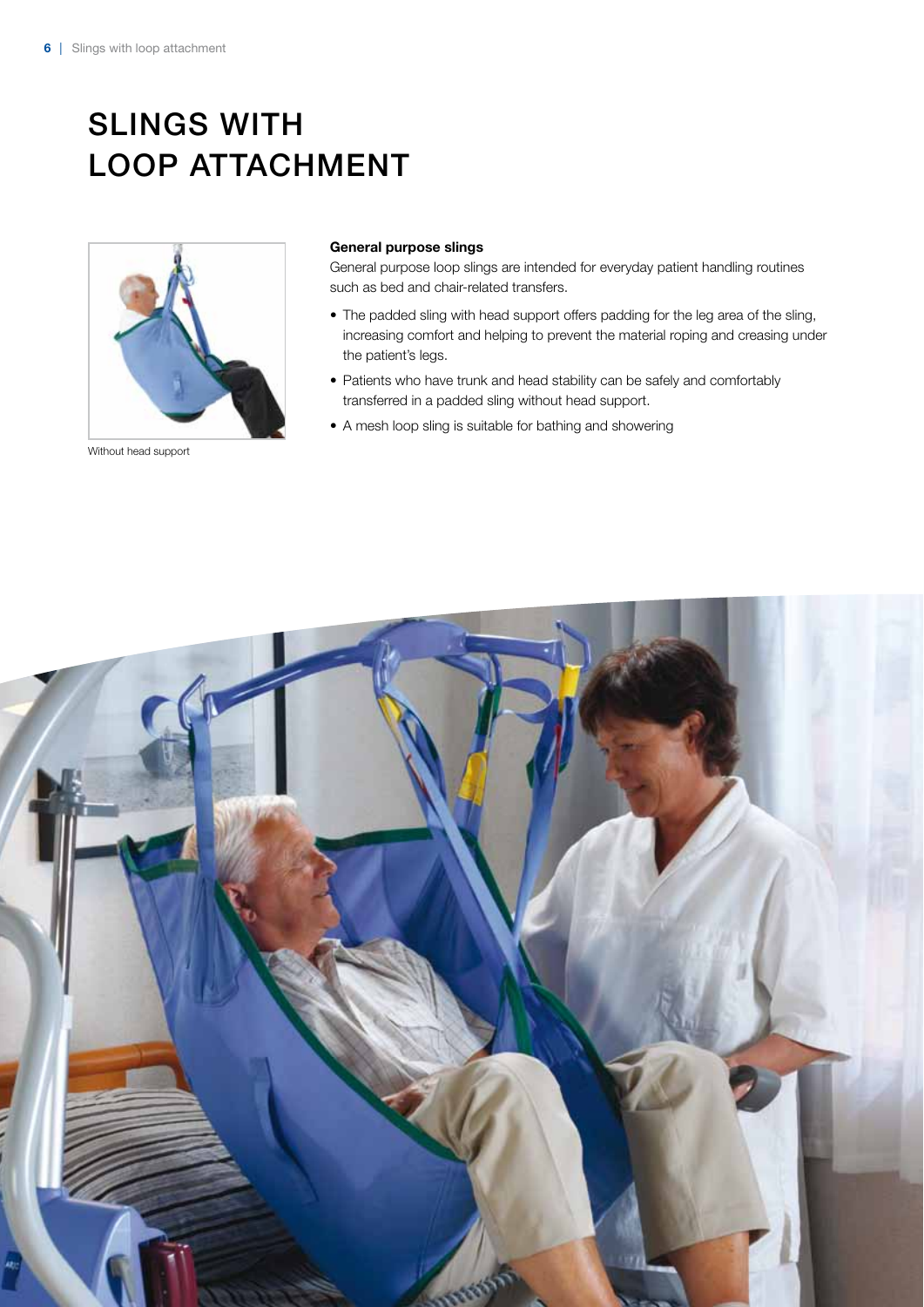### Quick fit slings

As the name suggests, this sling is quick and easy to apply.

- • Quick fit slings offer an alternative low-back design.
- The design makes this sling the appropriate choice in cases where the patient's arms, due to a medical condition or personal preference, need to be positioned outside the sling.

### Toilet slings

Toilet loop slings are specifically designed for use in toileting and dressing/undressing patients.

- The padded arm of the sling provides comfort and support.
- Leg supports are padded for extra comfort, but are narrow to allow clothing to be removed.
- Selection of the right toilet sling, which is available with head support or without head support, is determined by a careful assessment of the patient's head and trunk stability.
- The toilet sling with head support can also be equipped with a safety belt around the upper body for extra security.

#### Hammock slings

Although the hammock sling is suitable for most patients, it is particularly applicable for lifting with the leg sections overlapped under both legs for single or double amputees, or to provide individual leg support for patients who are particularly sensitive to pressure.

• Hammock slings have head supports. Selection is determined by a careful assessment of the patient's head and trunk stability.



Quick fit sling



Toilet sling (also available with head support)



Hammock sling



Hammock sling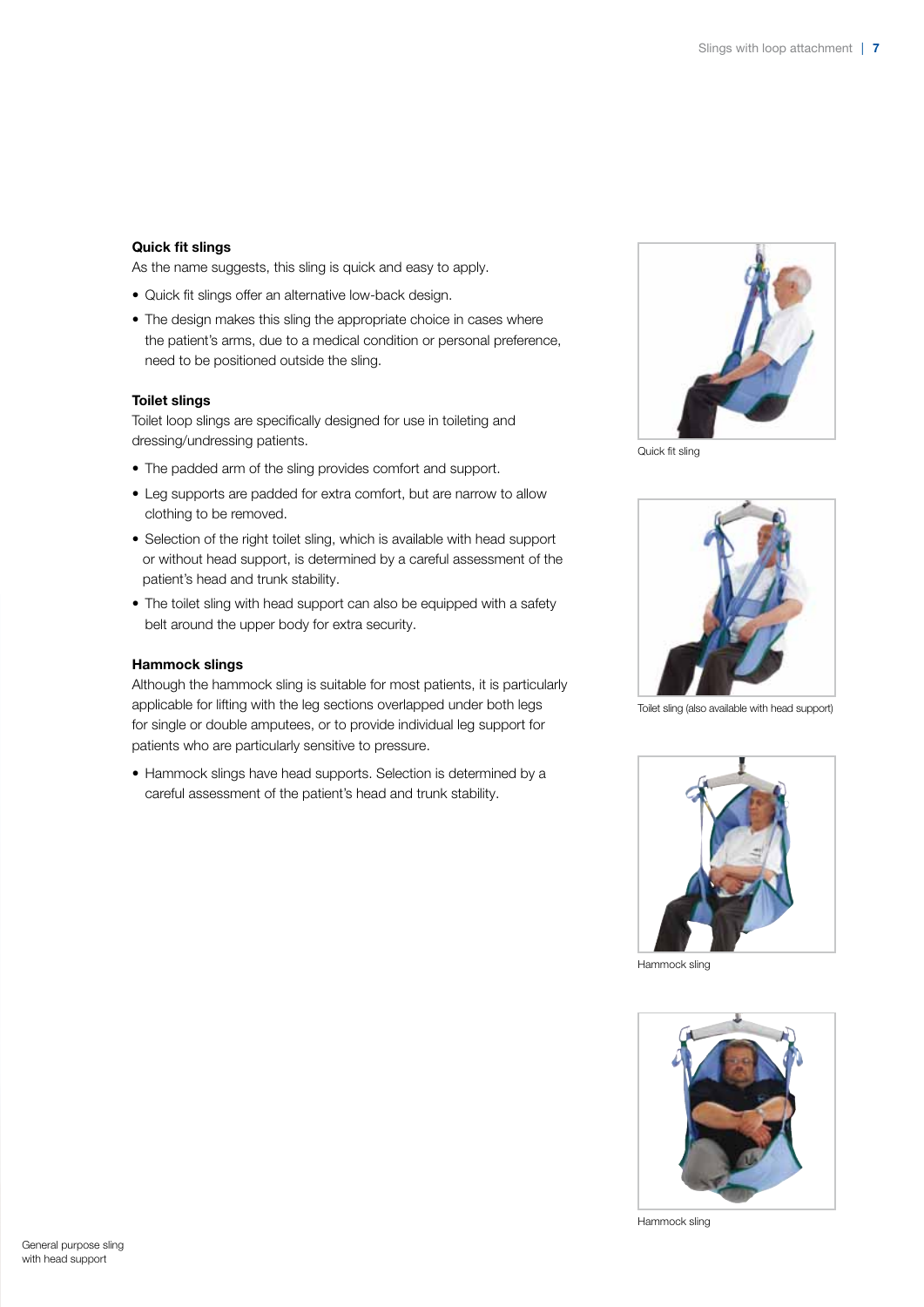# BARIATRIC SLING SOLUTIONS



The Basic/Deluxe Range



The Deluxe Range of Divided Leg Hammock



The Basic Hammock Range

ArjoHuntleigh bariatric slings are designed for use with ArjoHuntleigh *Tenor* mobile lift and the ArjoHuntleigh *Maxi Sky1000* ceiling lift system. The different body shapes of bariatric patients require different sling solutions, and ArjoHuntleigh has therefore developed a range with sling types in four bariatric sizes to suit these various needs. A patient assessment that covers weight, body shape and individual is needed in order to select an optimised sling solution that ensures safety and maximised comfort.

#### The Basic Range,

provides the same shape and design at less cost. It has standard padding in the legs with no reinforced stitching or material. Comfort and safety are still top priority.

#### The Deluxe Range,

provides reinforced material and stitching in the most stressed areas of the sling including the shoulder, legs and spine. The extra padding provides more comfort and less pressure on delicate skin and reinforcement in leg pieces prevent leg roping, enhancing comfort for the patient.

### The Deluxe Range of Divided Leg Hammock,

is sometimes preferred for pear shaped patients. Their stomachs are more prominent and require more support. The whole sling is padded with Spacer fabric which is softer and disperses heat, which prevents a build up of body heat and sweat, for increased comfort and protection of the skin.

#### The Basic Hammock Range,

has the same design as the Deluxe range but without the divided leg facility. Lower cost material gives a more economical solution.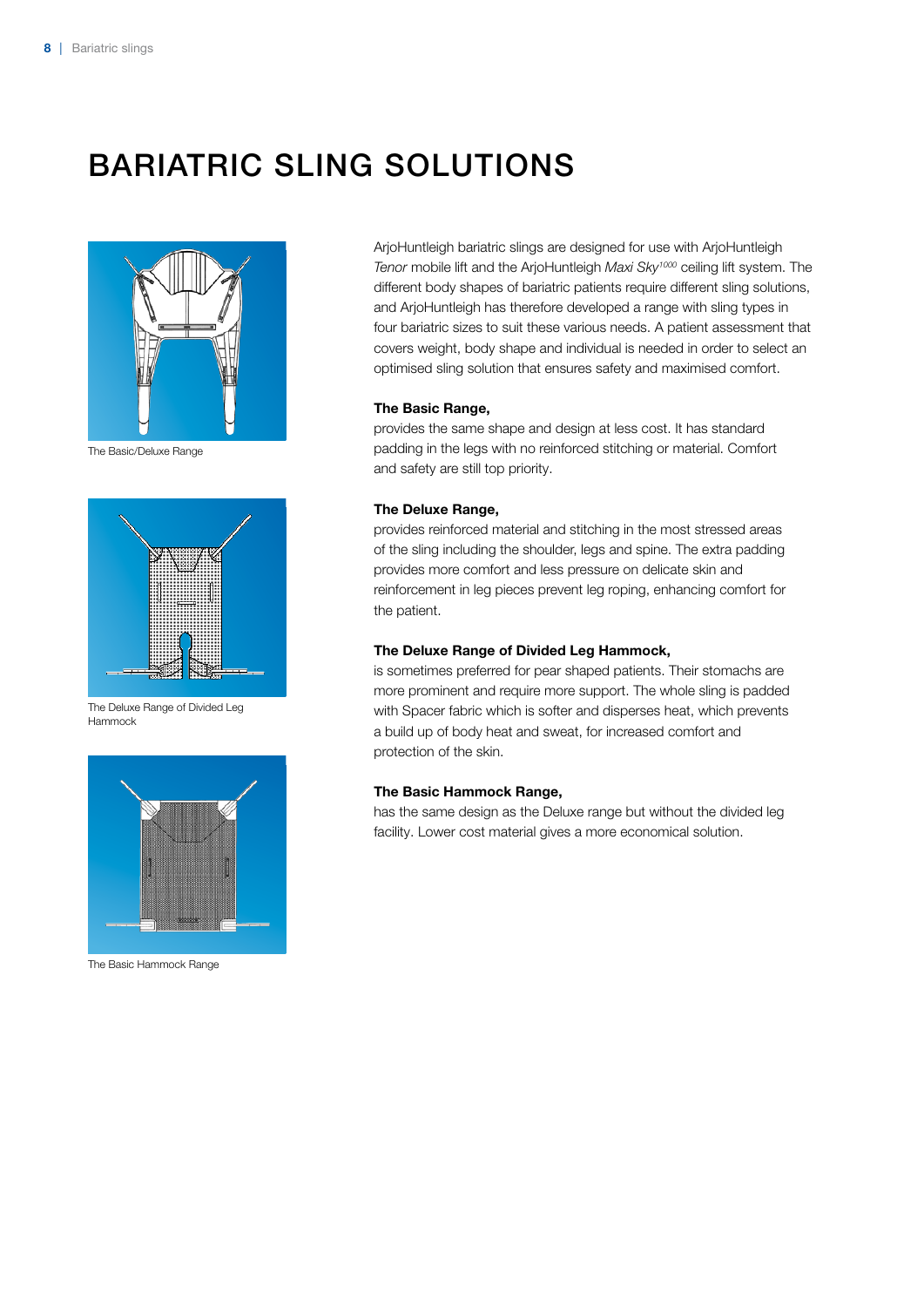## stretcher slings

In addition to standard slings, ArjoHuntleigh also supplies soft stretcher slings. This full-body one-piece sling is used in conjunction with a stretcher frame. The sling stretcher is designed for use with patients who require full body support in a supine position during transfers.

• Available with or without commode aperture, in standard or mesh fabric or as a *Flite* (patient specific) version.



Stretcher sling with commode aperture

# patient specific disposable slings – protecting nurses and patients

ArjoHuntleigh *Flites* are a revolutionary sling concept invented by ArjoHuntleigh, designed to meet the needs and challenges of today's hospital and acute care environments. *Flites* are patient-specific, designed to accompany a patient through their hospital stay, ensuring hygienic, comfortable and secure lifting routines.

- • For nursing and care staff, *Flites* are always available no time is wasted looking for or borrowing a sling. There is no laundry process, with associated risks of lost or damaged slings, to worry about. Maximum sling availability means that sling lifters can be used as much as possible ensuring that manual lifting is avoided.
- • ArjoHuntleigh *Flites* are designed to be extremely safe and costeffective, an integral element of a successful Safe Handling Policy. Each and every *Flite* is tested to ensure maximum patient safety, peace of mind for care staff and value for money.
- There are two styles of attachment, the ArjoHuntleigh clip system or loop *Flites*, which are easily attachable to loop sling lifters, even older models still in use at facilities.
- As consumables, *Flites* offer protection against the risks associated with cross infection.
- When the patient leaves the hospital or the sling becomes soiled or dirty, there is no need to launder – throw the *Flite* away and pick out a new one.
- The *Flites* range also includes stretcher slings.





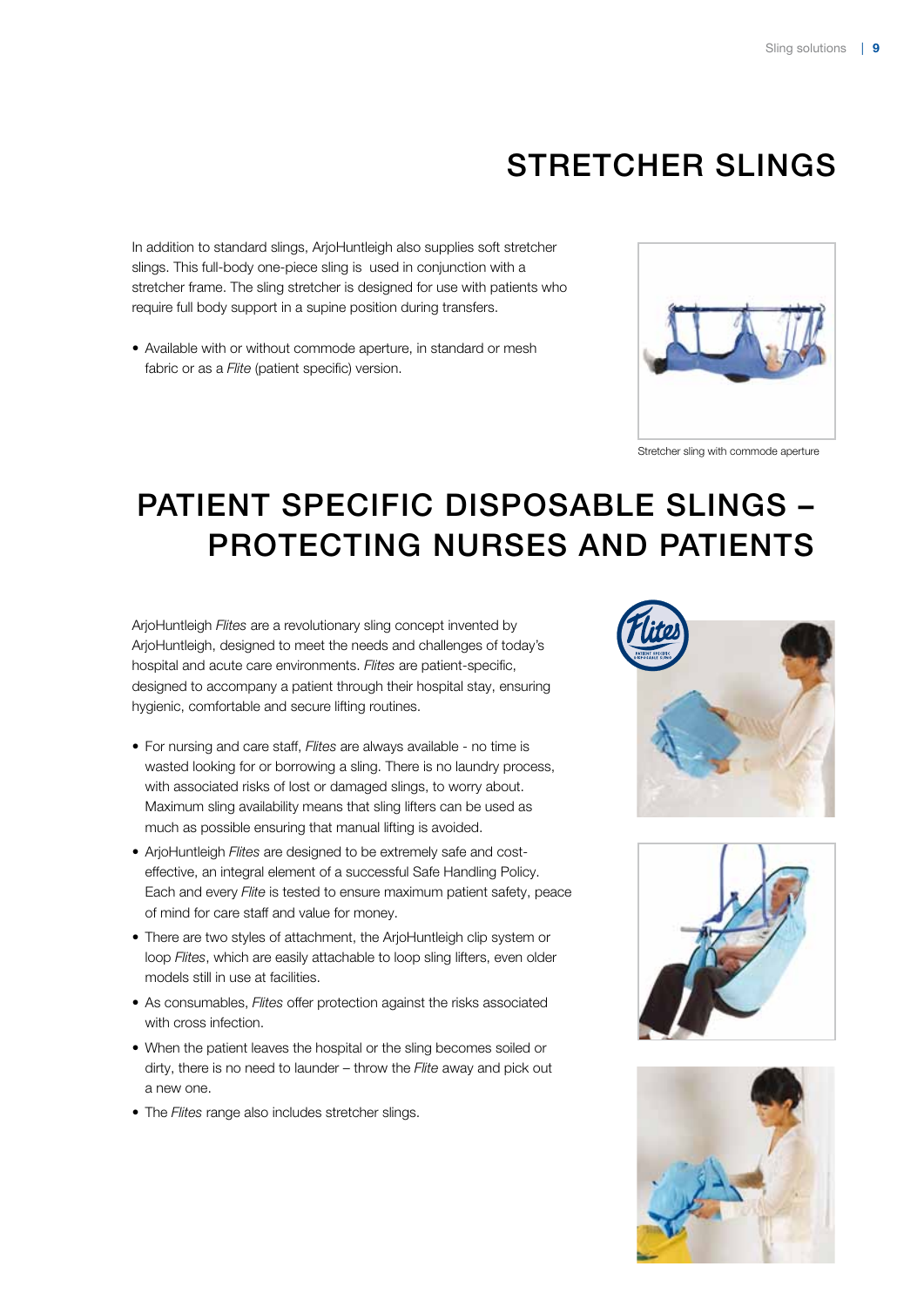# our lifters move something very precious



To ensure maximum safety and protection, every single sling we produce is hand tested in a specially constructed test rig. Our slings are load tested at 1.25 the maximum safe working load – over and above the formal testing requirements.

### Tailor made slings



Although the standard sling range covers many patients' needs, we recognise that individual factors – height, body weight distribution, physical condition – may require a customised solution. ArjoHuntleigh has the expertise to modify all aspects of its slings – materials, size and special features – to create the optimum sling for a particular patient. The *Tailor Made Sling Service* has already designed over 2,000 customised slings.



#### ArjoHuntleigh Sling User Guide

Everything you need to know about ArjoHuntleigh slings is now on one disc. To help you find the optimum sling for each patient, ArjoHuntleigh has produced an easy-to-navigate software with step-by-step video sequences showing how to apply the various slings in different patient handling situations.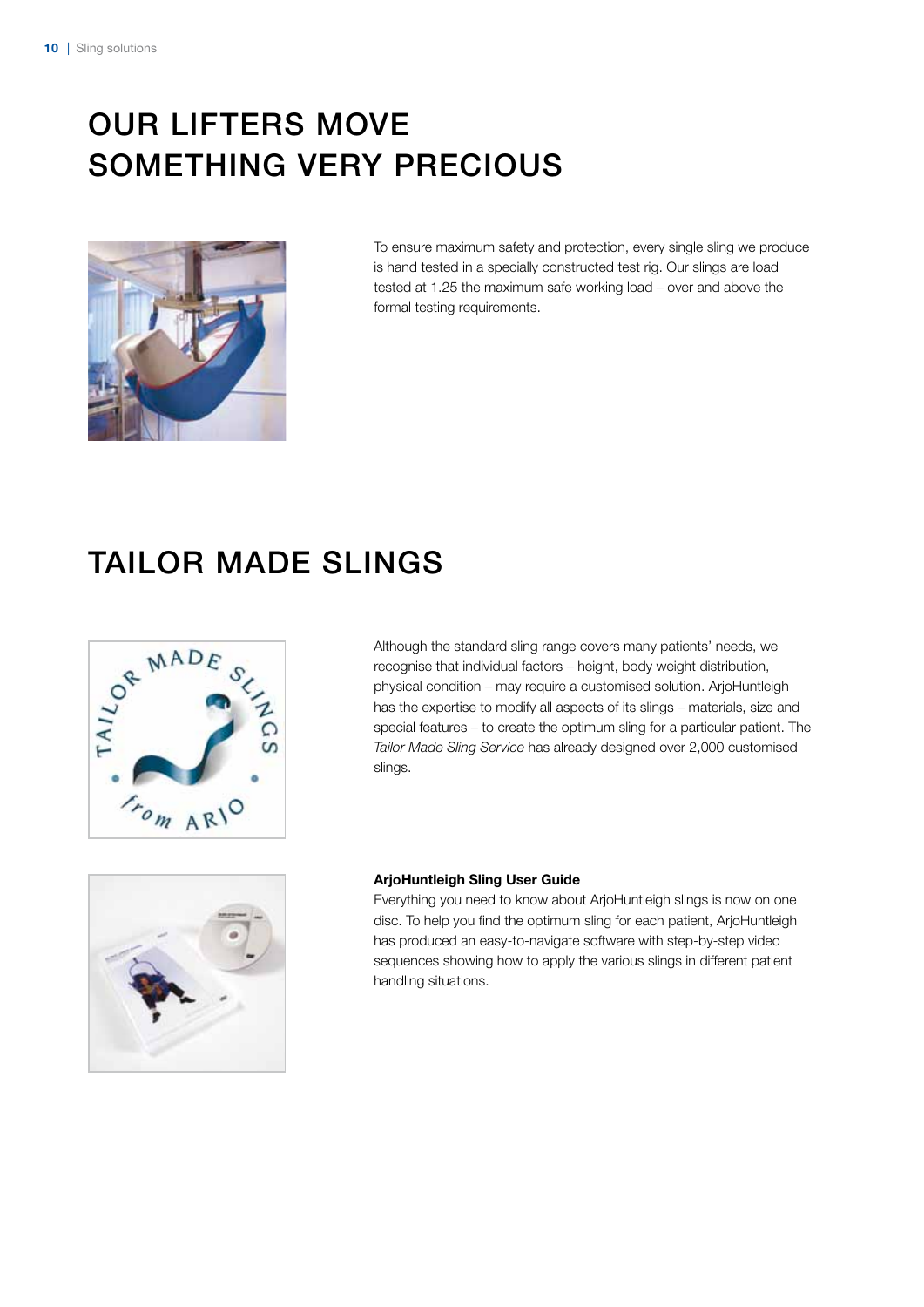### SLING MATERIALS













### Standard Polyester

General Purpose Fabric

- Available within the full Standard ArjoHuntleigh Sling Range.
- Maximum washing temperature 90°C.
- Low temperature tumble dry.
- Light blue.

#### Standard Polyester Mesh

Bathing/Showering Fabric

- Available within the full Standard ArjoHuntleigh Sling Range.
- Maximum washing temperature 90°C.
- Low temperature tumble dry.
- Light blue.

### All Day Polyester Standard

Can be left under the resident

- Available within the ArjoHuntleigh Double Amputee and Unpadded Range of ArjoHuntleigh Slings (sizes XS-LL).
- Maximum washing temperature 90° C and low temperature tumble dry.
- Black.

### All Day Polyester Mesh

Can be left under the resident and used for Bathing/Showering

- Available within the ArjoHuntleigh Double Amputee and Unpadded Range of ArjoHuntleigh Slings (sizes XS-LL).
- Maximum washing temperature 90° C and low temperature tumble dry.
- Black.

### Comfort Polyester Deluxe

Soft fabric for extra comfort

- Available within the Padded Range of ArjoHuntleigh Slings.
- Maximum washing temperature 90°C.
- Low temperature tumble.
- Navy blue.

### Paediatric Polyester

Specifically designed for Paediatrics

- Available XXS, XS and S sizes.
- Maximum washing temperature 90°C.
- Low temperature tumble.
- Light blue with printed elephant images.